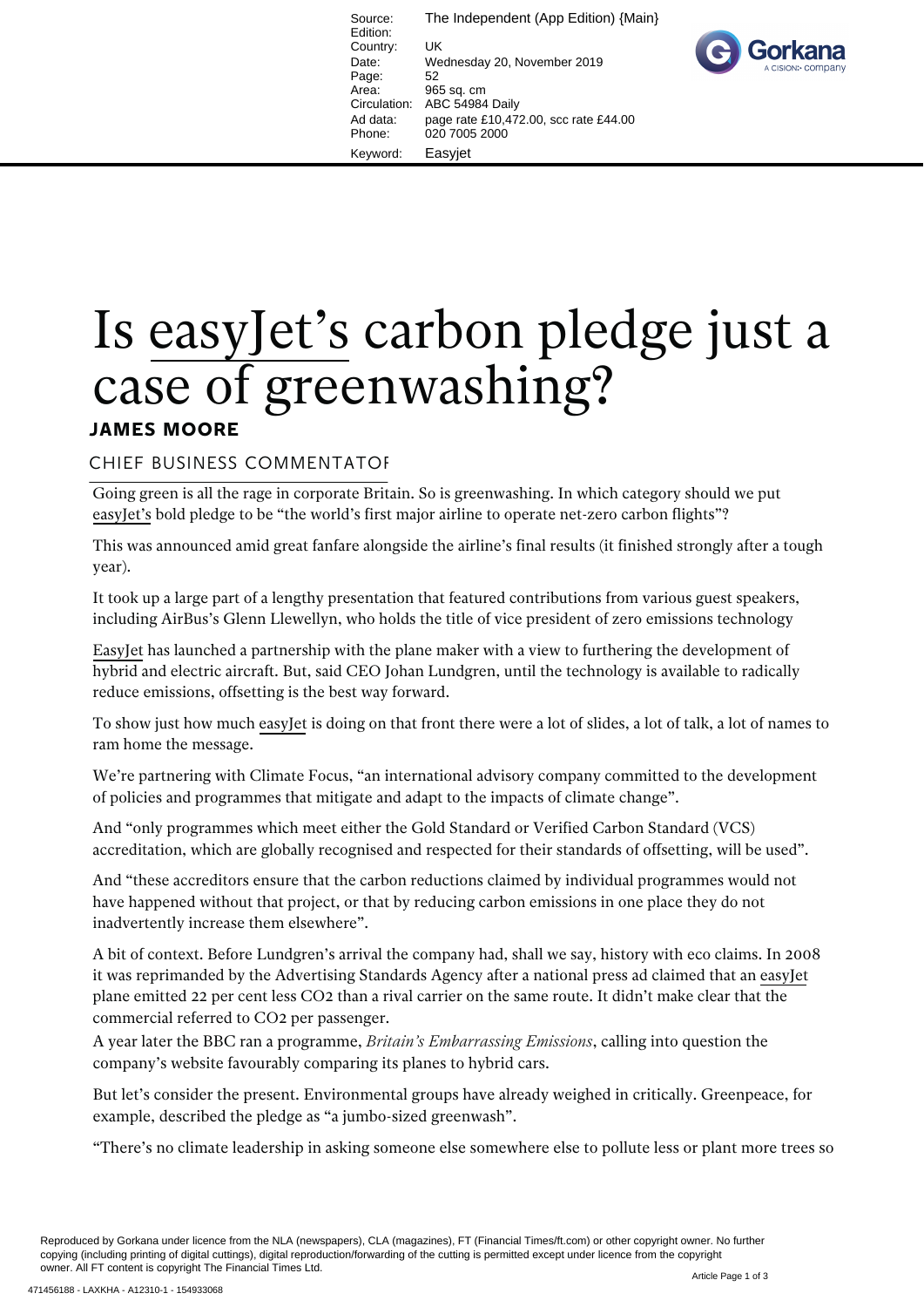Source: The Independent (App Edition) {Main} Edition: Country: UK<br>Date: We Wednesday 20, November 2019 Page:<br>Area: Area: 965 sq. cm<br>Circulation: ABC 54984 ABC 54984 Daily Ad data: page rate £10,472.00, scc rate £44.00 Phone: 020 7005 2000 Keyword: Easyjet

you can carry on as before. If easyJet want to do their bit to tackle the climate emergency, they should back a frequent flyer levy that will cut the number of flights and the climate-wrecking emissions they pump out," said the campaigning organisation's chief scientist Doug Parr.

Then there's the fact that the airline was hammered by climate scientists and environmentalists for creating the shortest mainland UK flight from Birmingham to Edinburgh (250 miles), which was described as a "pointless waste of carbon" earlier this year.

The real killer for me, however, is the numbers. EasyJet says it's going to spend  $\pounds 25m$  on this next year. That corresponds to about 25p per passenger. By comparison, Stelios Haji-Ioannou is paid an average of 16p per passenger by the airline for the use of the "easy" brand. Meanwhile, it generated  $\pounds 6.4$ bn in revenue and made  $\pounds$ 424m in profit before tax, despite 2019 being a down year. The airline (crucially) spent  $\pounds$ 1.42bn on fuel.

Lundgren says the business faced a choice – whether to do something or nothing. This, he says, is the result. That £25m is the cost of offsetting its current carbon output. He also told me offsetting is "scientifically proven".

PR, or maybe greenspinning, is also a proven method of increasing business by trying to make passengers fell better about flying on your planes. Just saying.

**The airline was hammered by climate scientists and environmentalists for creating the shortest mainland UK flight from Birmingham to Edinburgh (250 miles), which was described as a 'pointless waste of carbon' earlier this year**